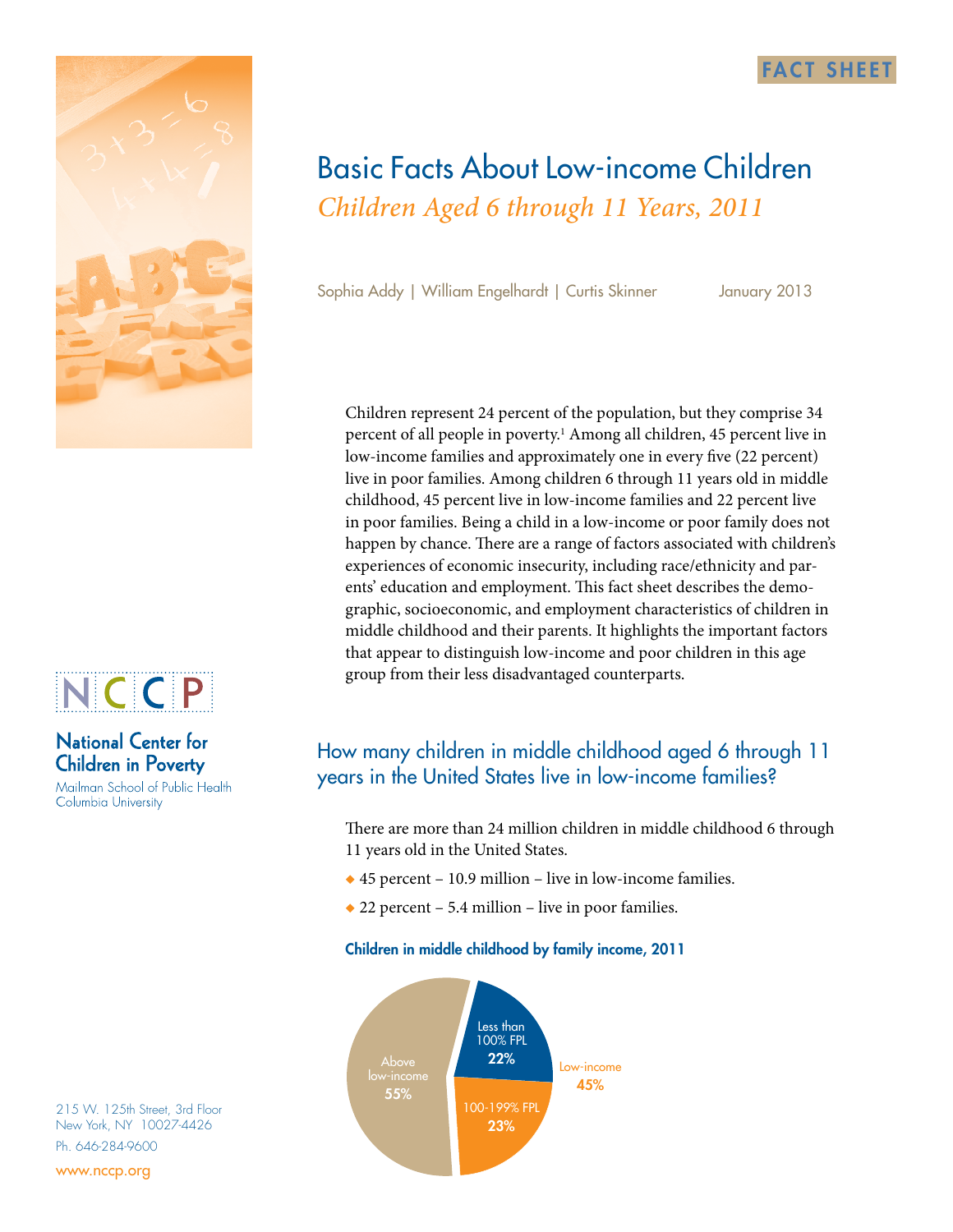What was the federal poverty level (FPL) in 2011?<sup>2</sup>

- ◆ \$22,350 for a family of four.
- ◆ \$18,530 for a family of three.
- $\triangle$  \$14,710 for a family of two.

### Is a poverty-level income enough to support a family?

Research suggests that, on average, families need an income equal to about two times the federal poverty level to meet their most basic needs.3 Families with incomes below this level are referred to as low income:

- ◆ \$44,700 for a family of four.
- ◆ \$37,060 for a family of three.
- $\triangle$  \$29,420 for a family of two.

These dollar amounts approximate the average minimum income families need to make ends meet, but actual expenses vary greatly by locality. In 2011, the cost of meeting basic family needs was about \$64,000 per year in Los Angeles for a family of four. In 2010, the cost was \$57,000 in Newark, N.J., \$47,000 in Billings, Mont., and \$42,000 in Jackson, Miss.4

### What is the 2012 federal poverty level (FPL)?

- ◆ \$23,050 for a family of four.
- ◆ \$19,090 for a family of three.
- ◆ \$15,130 for a family of two.

### Has the percentage of children in middle childhood living in low-income and poor families changed over time?

The percentage of children in middle childhood living in lowincome families (both poor and near poor) has been *on the rise*  – increasing from 40 percent in 2006 to 45 percent in 2011. During this time period, the overall

number of children in middle childhood increased by three percent while the number that was low-income and poor increased by 17 percent and 27 percent, respectively.

#### Percentage change of children in middle childhood living in low-income and poor families, 2006–2011

|            | 2006      | 2011       | <b>Percent change</b> |
|------------|-----------|------------|-----------------------|
| Low-income | 9.331.629 | 10.879.406 | 17%                   |
| Poor       | 4,228,173 | 5,370,825  | 27%                   |

#### Children aged 6 through 11 years living in low-income and poor families, 2006–2011

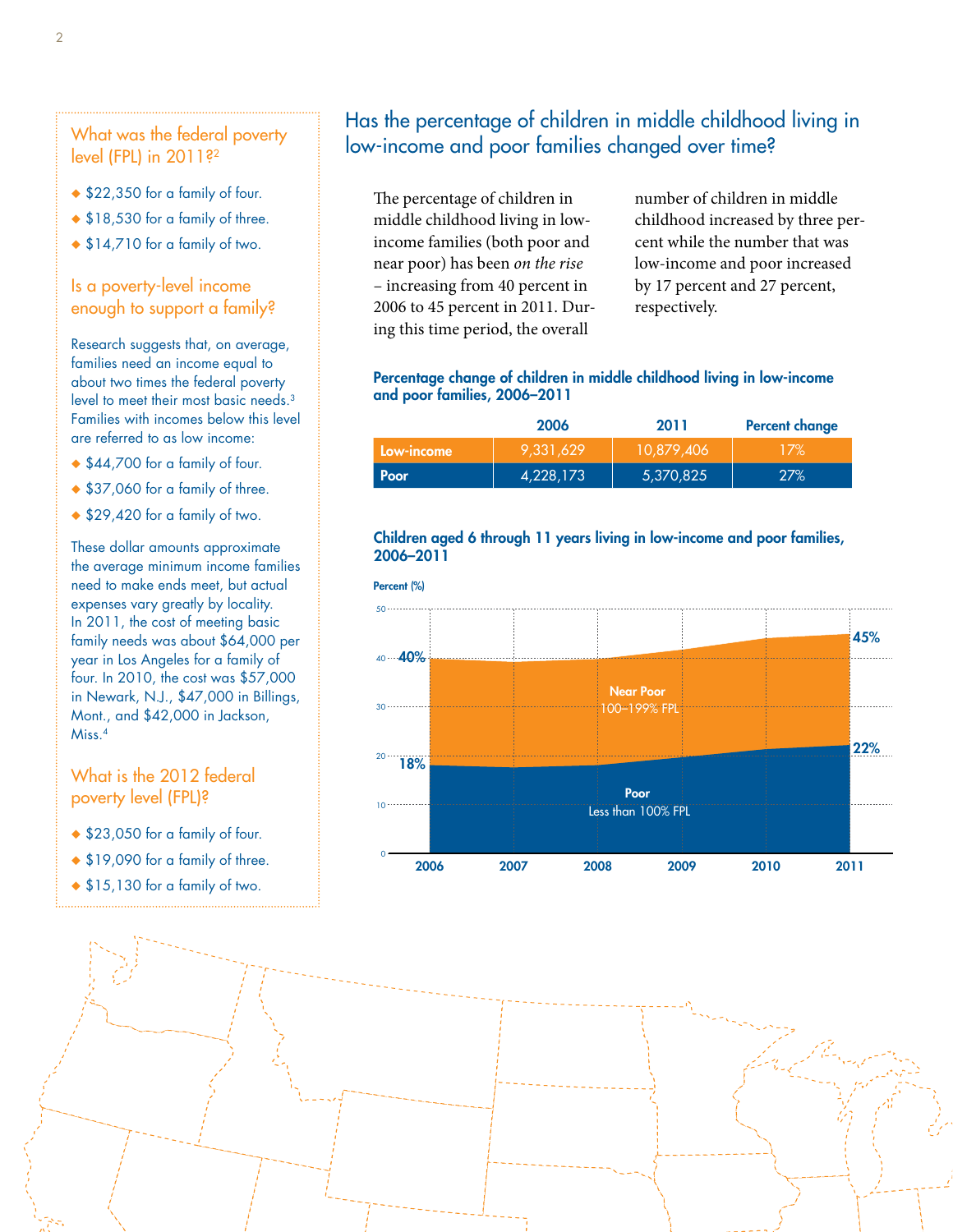### How do children in middle childhood compare to the rest of the population?

The percentage of children in middle childhood in low-income families surpasses that of adults. In addition, children in this age group are twice as likely as adults 65 years and older to live in poor families.



#### Family income by age, 2011

### Does the percentage of children in low-income families vary by children's age?

The overall percentages of children living in low-income and poor families mask important variation by age. Young children under 6 years of age are the most likely to live in low-income families, followed by children 6 through 11 years old, and children 12 through 17 years old.

- $\triangle$  49 percent of children under 6 years of age – 11.5 million – live in low-income families.
- $\triangle$  45 percent of children 6 through 11 years old – 10.9 million – live in low-income families.
- $\triangle$  41 percent of children 12 through 17 years old – 10 million – live in low-income families.



#### Percentage of children in low-income and poor families by age, 2011

Percentages may not add to 100 due to rounding.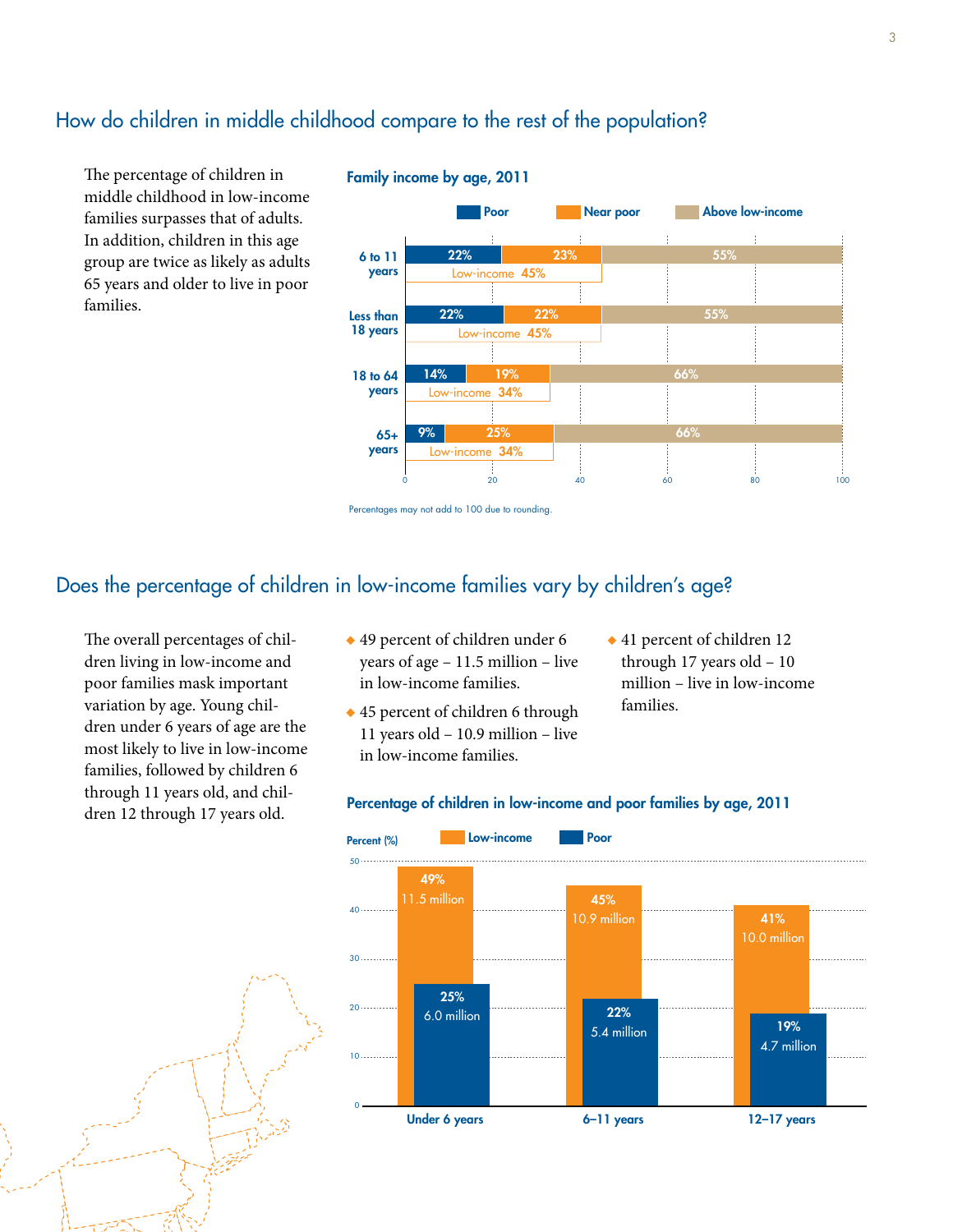# Does the percentage of children in middle childhood in low-income families vary by race/ethnicity?<sup>5</sup>

Black, American Indian, and Hispanic children in middle childhood are disproportionately low-income. Although white children in middle childhood comprise the largest group of children living in low-income families, Hispanic children represent the largest share of poor children in middle childhood.

- $\bullet$  32 percent of white children in middle childhood – 4.1 million – live in low-income families.
- $\triangle$  65 percent of black children in middle childhood – 2.1 million – live in low-income families.
- $\triangle$  31 percent of Asian children in middle childhood – 0.4 million – live in low-income families.
- $\triangle$  64 percent of American Indian children in middle childhood – 0.1 million – live in low-income families.
- $\triangle$  44 percent of children in middle childhood of some other race – 0.5 million – live in low-income families.
- $\triangle$  66 percent of Hispanic children in middle childhood – 3.8 million – live in low-income families.



Race/ethnicity among children aged 6 through 11 years by family income, 2011

Percentages may not add to 100 due to rounding.



#### Percentage of children aged 6 through 11 years in low-income and poor families by race/ethnicity, 2011

## Does the percentage of children in middle childhood, living in low-income families, vary by parents' country of origin?<sup>6</sup>

- $\triangle$  64 percent of children in middle childhood with immigrant parents – 2.9 million – live in low-income families.
- $\triangle$  41 percent of children in middle childhood with native-born parents – 7.5 million – live in low-income families.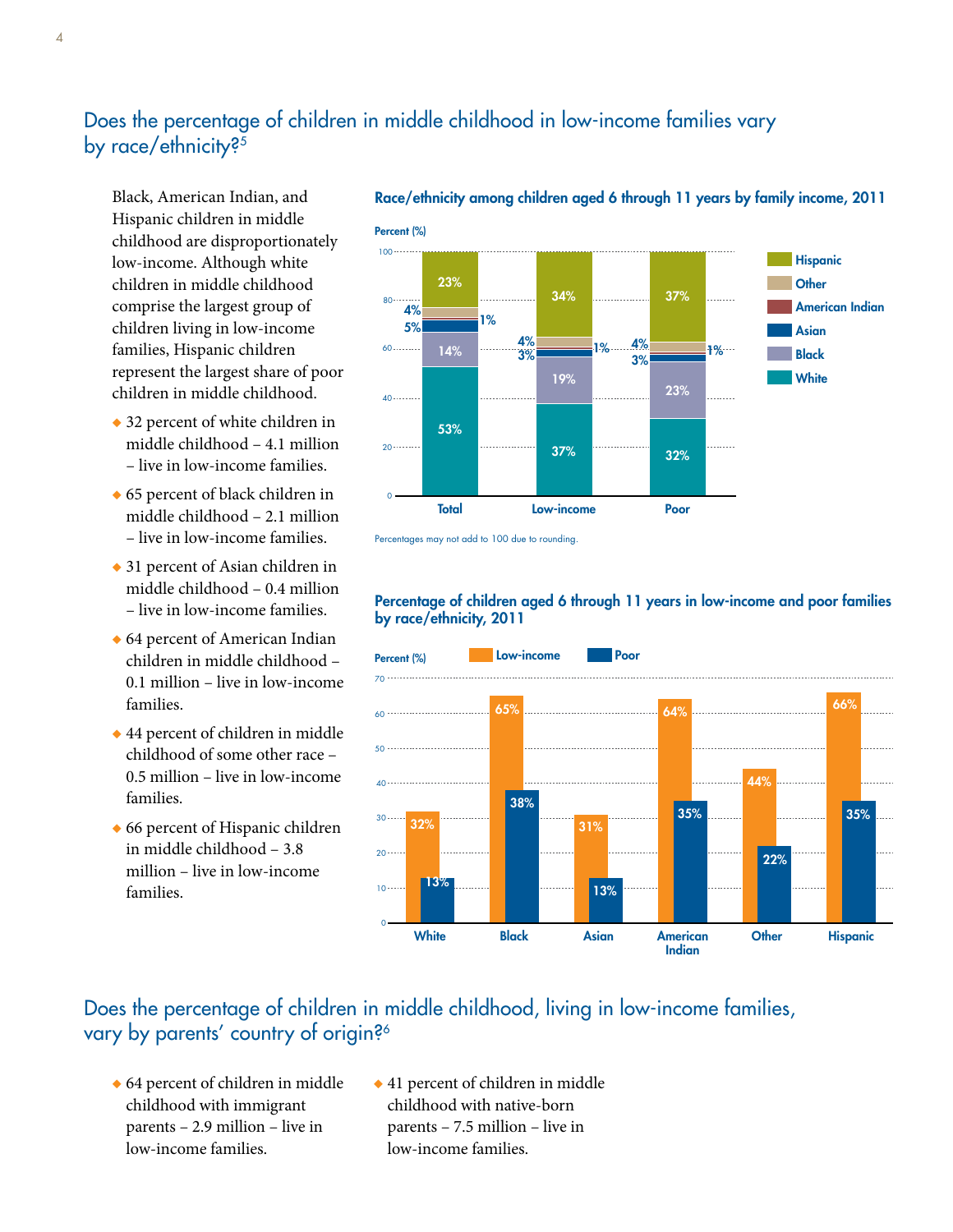# What are the family characteristics of low-income and poor children in middle childhood?

#### *Parents' Education7*

Higher levels of parents' education decrease the likelihood that a child will live in a low-income or poor family. Yet, 48 percent of low-income and 40 percent of poor children in middle childhood have a parent with at least some college.

- $\triangle$  88 percent of children in middle childhood with parents who have less than a high school degree – 2.4 million – live in low-income families.
- $\triangle$  68 percent of children in middle childhood with parents who have a high school degree but no college – 3.2 million – live in low-income families.
- $\triangle$  31 percent of children in middle childhood with at least one parent who has some college or more education – 5.2 million – live in low-income families.

### *Parents' Employment8*

Although children in middle childhood with a full-time, yearround employed parent comprise about one-half (49 percent) of the low-income population, they are less likely to be living in a low-income family, compared to children in middle childhood with parents who work part-time/partyear or who are not employed.

- $\triangle$  31 percent of children in middle childhood with at least one parent who works full-time, year-round – 5.4 million – live in low-income families.
- $\triangle$  76 percent of children in middle childhood with at least one



Parents' education among children aged 6 through 11 years by family income, 2011



#### Percentage of children in middle childhood in low-income and poor families by parents' employment and education, 2011



parent who works part-time or part-year – 3.5 million – live in low-income families.

 $\triangle$  90 percent of children in middle childhood with no employed parents – 2 million – live in lowincome families.

#### *Family Structure*

Fifty percent of children in middle childhood in low-income families – 5.4 million – and 39 percent in poor families – 2.1 million – live with married parents.

- $\triangle$  33 percent of children in middle childhood with married parents – 5.4 million – live in lowincome families.
- $\rightarrow$  70 percent of children in middle childhood with a single parent – 5.5 million – live in low-income families.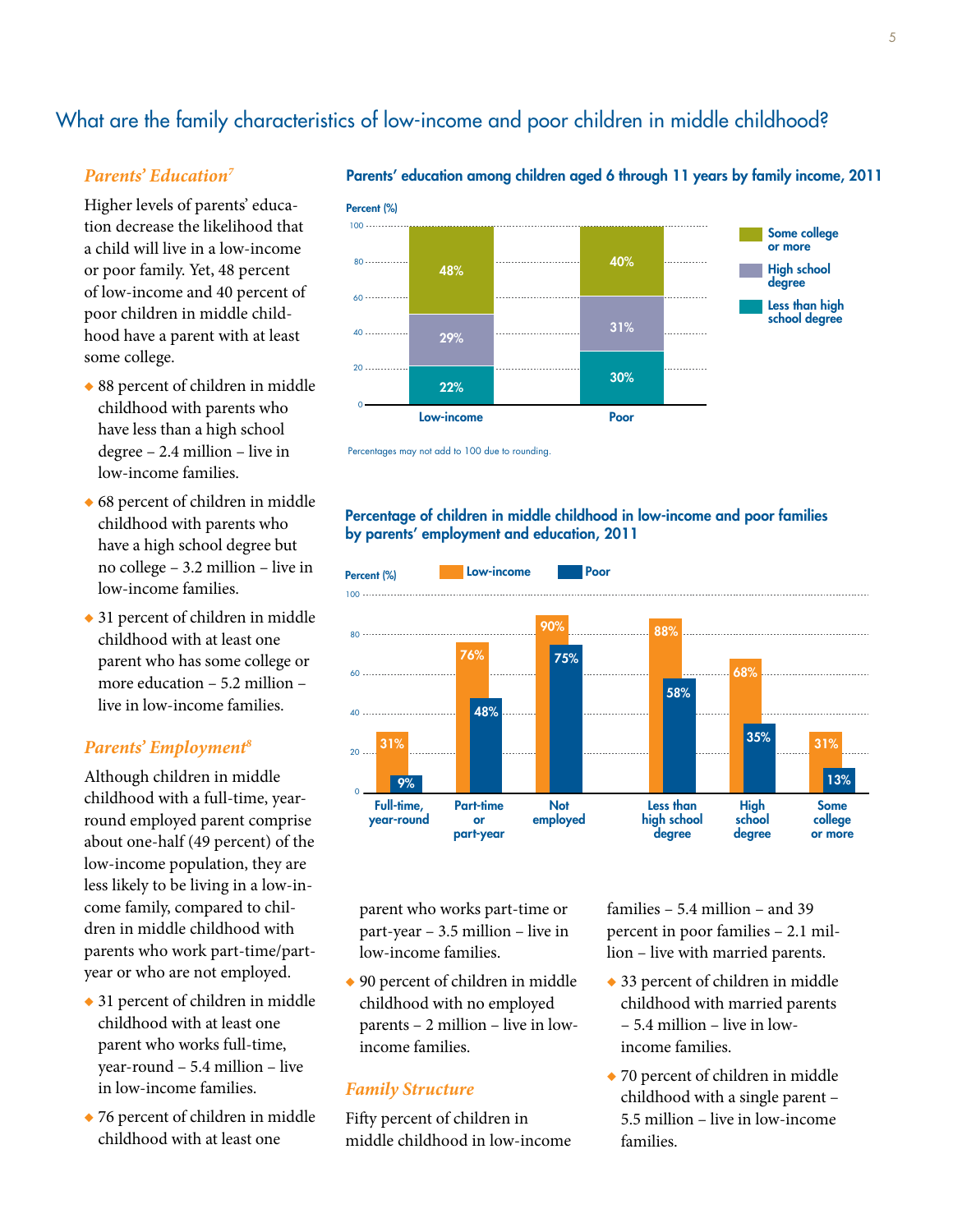# Does the percentage of children in middle childhood in low-income families vary by where they live?

### *Region*

The percentage of children in middle childhood in low-income families varies substantially by region.

- $\rightarrow$  37 percent of children in middle childhood in the Northeast – 1.5 million – live in low-income families.
- $\triangle$  42 percent of children in middle childhood in the Midwest – 2.2 million – live in low-income families.
- $\triangle$  48 percent of children in middle childhood in the South – 4.4 million – live in low-income families.
- $\triangle$  47 percent of children in middle childhood in the West – 2.7 million – live in low-income families.

### *Type of Area*

Similarly, children in middle childhood living in rural areas are more likely to live in low-income families compared to those living in urban areas.

- $\triangle$  43 percent of children in middle childhood in urban areas – 8.2 million – live in low-income families.
- $\bullet$  52 percent of children in middle childhood in rural areas – 1.9 million – live in low-income families.

### *Residential Instability and Home Ownership*

Research suggests that stable housing is important for healthy child development.9 However, children in middle childhood living in lowPercentage of children aged 6 through 11 years in low-income families by region, 2011



Residential instability and home ownership among children aged 6 through 11 years by family income, 2011



income families were about twice as likely as other children to have moved in the past year and more than three times as likely to live in families that rent a home.

- $\triangle$  20 percent of children in middle childhood in low-income families – 2.1 million – moved in the last year.
- $\bullet$  10 percent of children in middle childhood in families with

higher income – 1.3 million – moved in the last year.

- $\triangle$  61 percent of children in middle childhood in low-income families – 6.6 million – live with a family that rents a home.
- $\triangle$  19 percent of children in middle childhood in families with higher income – 2.6 million – live with a family that rents a home.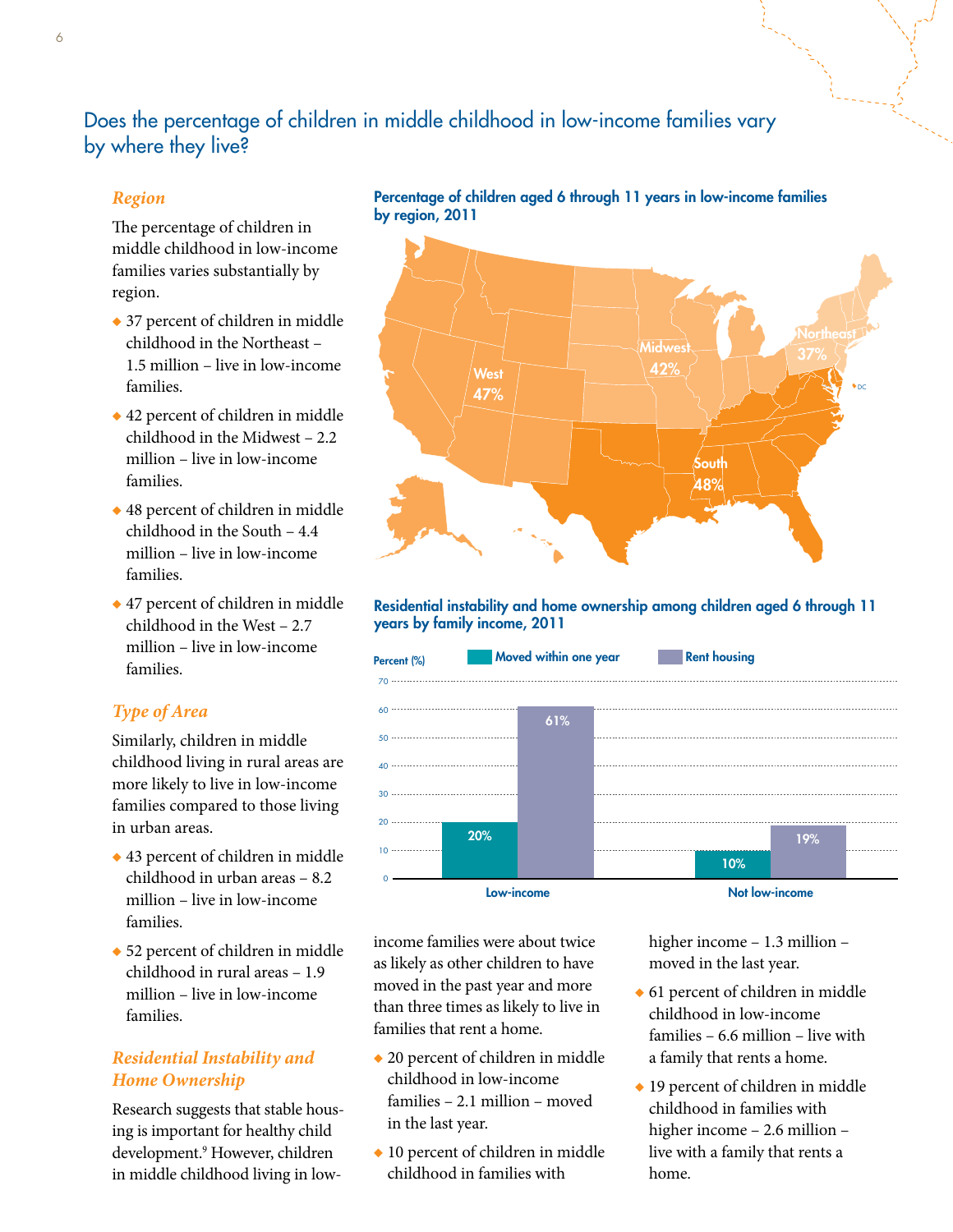

Are children in middle childhood in low-income families covered by health insurance?<sup>10</sup>

Among all children in middle childhood, approximately 10 percent in low-income families and 10 percent in poor families are uninsured. Consistent with research suggesting older children in general are particularly at risk of being uninsured, low-income and poor children in middle childhood are less likely than their older counterparts but more likely than their younger counterparts to be without health insurance coverage.<sup>11</sup> Although 28 percent of low-income children in middle childhood are covered by private health insurance, public insurance reaches more than onehalf (67 percent) of low-income children and 79 percent of poor children in this age group.

- $\bullet$  10 percent of children in middle childhood living in low- income families – 1.1 million – are uninsured.
- $\triangle$  28 percent of children in middle childhood living in low-income families – 3 million – are covered by private insurance.
- $\bullet$  67 percent of children in middle childhood living in low- income families – 7.2 million – are covered by public insurance.



#### Percentage of children uninsured in low-income and poor families by age, 2011

#### Type of health insurance coverage among children in middle childhood by family income, 2011